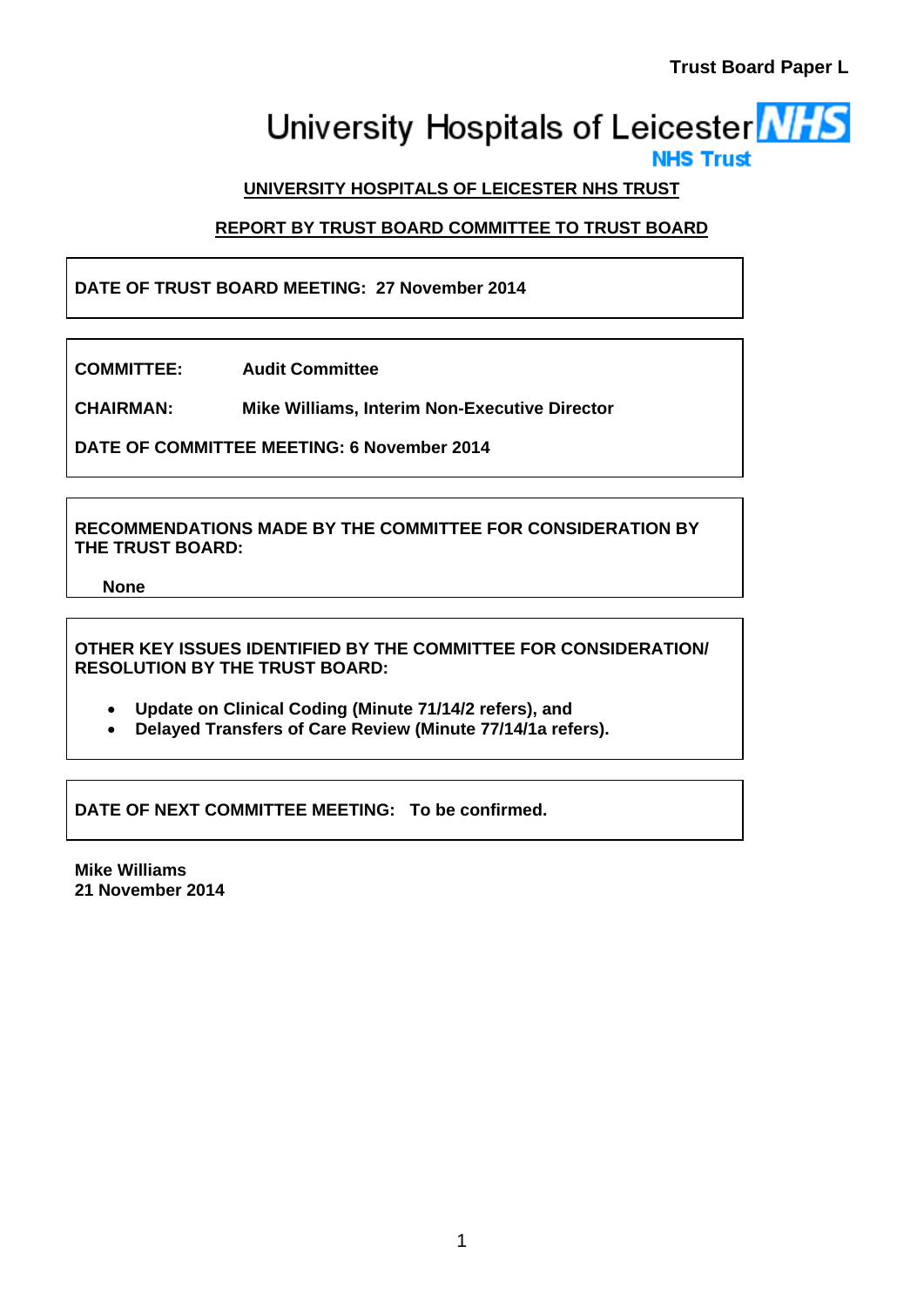# **UNIVERSITY HOSPITALS OF LEICESTER NHS Trust**

# **MINUTES OF A MEETING OF THE AUDIT COMMITTEE HELD ON THURSDAY 6 NOVEMBER 2014 AT 9:00AM IN ROOMS 3 AND 4, ROBERT KILPATRICK CLINICAL SCIENCES BUILDING, LEICESTER ROYAL INFIRMARY**

# **Present:**

Mr M Williams – Non-Executive Director (Interim Chair) Col (Ret'd) I Crowe – Non-Executive Director Dr S Dauncey – Non-Executive Director Mr P Panchal – Non-Executive Director

# **In Attendance:**

Mr P Cleaver – Risk and Assurance Manager (for Minutes 72/14-73/14 inclusive) Miss M Durbridge – Director of Safety and Risk (for Minutes 72/14-75/14 inclusive) Ms J Edyvean – General Manager, ESM CMG (for Minute 73/14) Mr V Jadhav – Consultant, ESM CMG (for Minute 73/14) Mrs H Majeed – Trust Administrator Ms S Priestnall – Head of Information (for Minute 71/14/2) Mr J Roberts – Assistant Director of Information (for Minute 71/14/2) Mr N Sone – Financial Controller Mr M Traynor – Non-Executive Director Mr P Traynor – Director of Finance Mr S Ward – Director of Corporate and Legal Affairs Ms J Wilson – Non-Executive Director

Mr M Curtis – Local Counter Fraud Specialist (East Midlands Internal Audit Services) (until and including Minute 76/14)

Mr J Brown – KPMG (the Trust's External Auditor) Mr D Hayward – KPMG (the Trust's External Auditor)

Ms N Shaw – Internal Audit Manager, PwC (the Trust's Internal Auditor) Ms J Watson – Internal Audit Senior Manager, PwC (the Trust's Internal Auditor)

# **RESOLVED ITEMS ACTION**

# **68/14 PRIVATE DISCUSSIONS WITH BOTH SETS OF AUDITORS**

In line with the guidance detailed within paper A, private discussions took place between the Chair and members of the Audit Committee and External and Internal Audit representatives ahead of the start of the formal meeting.

# **Resolved – that the position be noted.**

# **69/14 APOLOGIES**

Apologies for absence were received from Mr J Adler, Chief Executive and Ms A Breadon, Head of Internal Audit, PwC.

# **70/14 MINUTES**

**Resolved – that the Minutes of the meeting held on 2 September 2014 (papers B and B1 refer) be confirmed as correct records.** 

# **71/14 MATTERS ARISING FROM THE MINUTES**

71/14/1 The Committee Chair selected the following key actions from paper C and members reported on progress:-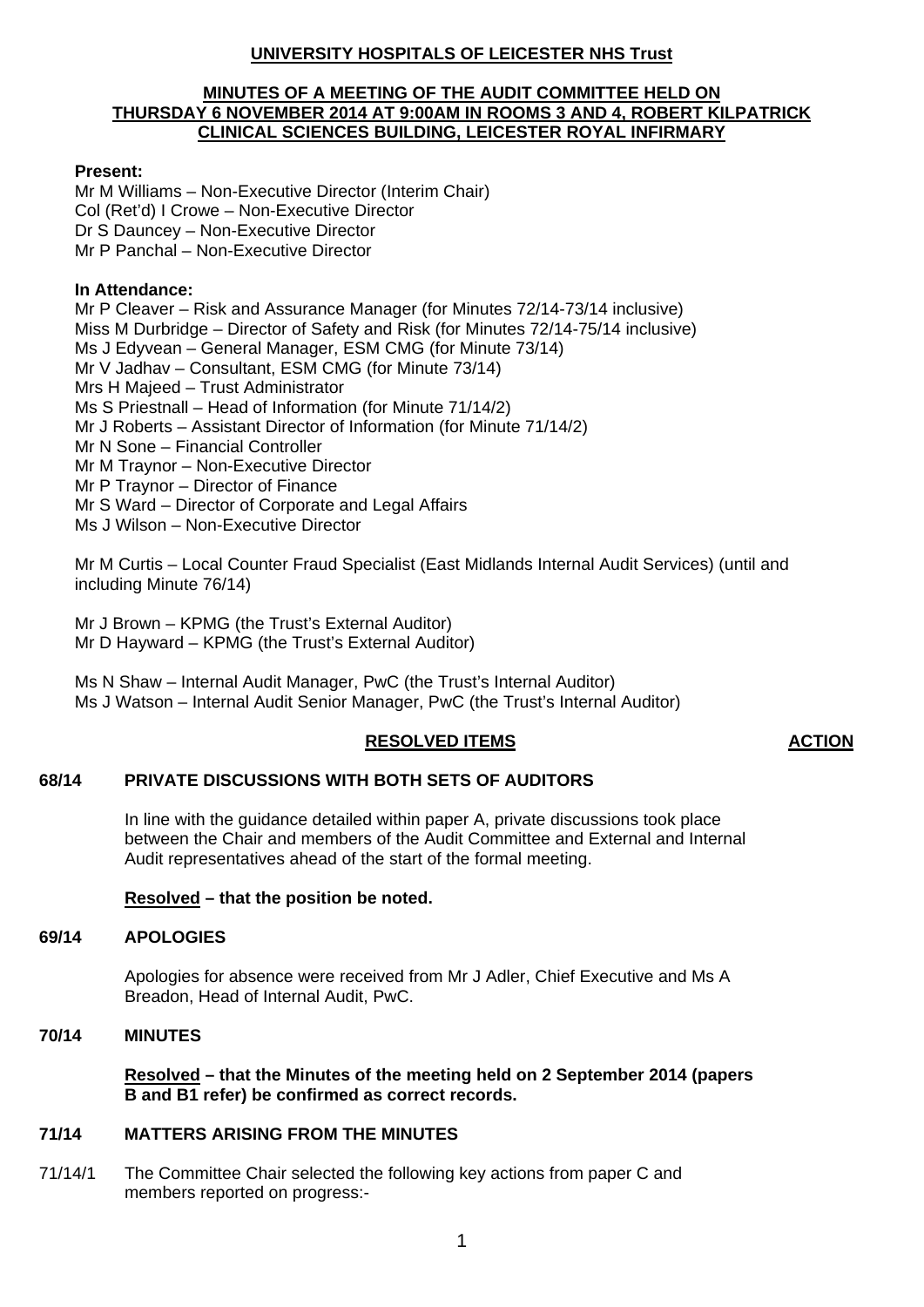| (a)     | Minute 63/14/2 of 2 September 2014 - the Director of Corporate and Legal Affairs<br>advised that a letter had not yet been received confirming KPMG's appointment<br>formally as the Trust's External Auditors for 2015-16, however, this was expected<br>imminently;                                                                                                                                                                                                                                                                                                                                                                                                                                                                                                                                                                                                                                                         | <b>DCLA</b>    |
|---------|-------------------------------------------------------------------------------------------------------------------------------------------------------------------------------------------------------------------------------------------------------------------------------------------------------------------------------------------------------------------------------------------------------------------------------------------------------------------------------------------------------------------------------------------------------------------------------------------------------------------------------------------------------------------------------------------------------------------------------------------------------------------------------------------------------------------------------------------------------------------------------------------------------------------------------|----------------|
| (b)     | Minute 62/14/2 of 2 September 2014 - the Director of Finance undertook to<br>circulate a report to the Audit Committee outside the meeting re. delegated<br>authority thresholds for CMGs and the Alliance;                                                                                                                                                                                                                                                                                                                                                                                                                                                                                                                                                                                                                                                                                                                   | <b>DoF</b>     |
| (c)     | Minute 57/14/1 of 2 September 2014 – the Director of Finance undertook to take<br>forward the action relating to establishing a system of tracking outstanding actions<br>from the LCFS Self-Review Tool against each standard within the Standards for<br>Providers, and                                                                                                                                                                                                                                                                                                                                                                                                                                                                                                                                                                                                                                                     | <b>DoF</b>     |
| (d)     | Minute 28/14/3a of 15 April 2014 – Internal Auditors were requested to email Mr P<br>Panchal, Non-Executive Director to discuss the scope of the audit re. testing on<br>charitable funds.                                                                                                                                                                                                                                                                                                                                                                                                                                                                                                                                                                                                                                                                                                                                    | IA             |
|         | Resolved – that the matters arising report (paper C) and the actions now<br>required, as detailed above, be noted.                                                                                                                                                                                                                                                                                                                                                                                                                                                                                                                                                                                                                                                                                                                                                                                                            |                |
| 71/14/2 | Update on Clinical Coding (Minute 56/14/2 of 2 September 2014)                                                                                                                                                                                                                                                                                                                                                                                                                                                                                                                                                                                                                                                                                                                                                                                                                                                                |                |
|         | Further to Minute 56/14/2 of 2 September 2014, the Assistant Director of<br>Information and the Head of Information attended the meeting to present paper D,<br>providing an update on developments with improving the quality of clinical coding<br>including backlog reduction.                                                                                                                                                                                                                                                                                                                                                                                                                                                                                                                                                                                                                                             |                |
|         | The Head of Information advised that the initial plan had aimed for elimination of<br>the coding backlog by 15 December 2014, however, obtaining case notes<br>immediately after discharge was proving to be challenging and therefore the plan<br>now aimed to significantly reduce the backlog by that date. Despite several<br>recruitment exercises, no suitable additional staff had been appointed. Agency<br>coders had been appointed to target coding backlogs in specific areas and<br>recruitment of trainee coders was underway. Responding to a query, the Head of<br>Information advised that despite the challenges, a trajectory and robust<br>implementation plan was in place to reduce the backlog. In discussion, it was noted<br>that CMGs needed to be informed about the consequences of the delays in coding<br>and incorrect coding due to non-availability of case notes at the point of discharge. | <b>ADI</b>     |
|         | In response to a query from the Director of Finance in respect of the metrics in<br>place to measure the depth of coding in each CMG/specialty, it was noted that<br>internal metrics had not yet been implemented.                                                                                                                                                                                                                                                                                                                                                                                                                                                                                                                                                                                                                                                                                                           |                |
|         | The Assistant Director of Information and the Head of Information were requested<br>to circulate an update to the Audit Committee members on the coding backlog<br>position prior to end of December 2014. They were also requested to consider<br>future developments for coding given that the Trust Board would be selecting the<br>Electronic Patient Record system at its meeting on 27 November 2014.                                                                                                                                                                                                                                                                                                                                                                                                                                                                                                                   | <b>ADI/Hol</b> |
|         | $Resolved - (A)$ the contents of paper D be received and noted;                                                                                                                                                                                                                                                                                                                                                                                                                                                                                                                                                                                                                                                                                                                                                                                                                                                               |                |
|         | (B) the Assistant Director of Information be requested to inform CMGs of the<br>consequences of the delays in coding and incorrect coding due to non-<br>availability of case notes at the point of discharge, and                                                                                                                                                                                                                                                                                                                                                                                                                                                                                                                                                                                                                                                                                                            | <b>ADI</b>     |
|         | (C) the Assistant Director of Information and the Head of Information be<br>requested to circulate an update to Audit Committee members on the coding<br>backlog position prior to end of December 2014.                                                                                                                                                                                                                                                                                                                                                                                                                                                                                                                                                                                                                                                                                                                      | <b>ADI/Hol</b> |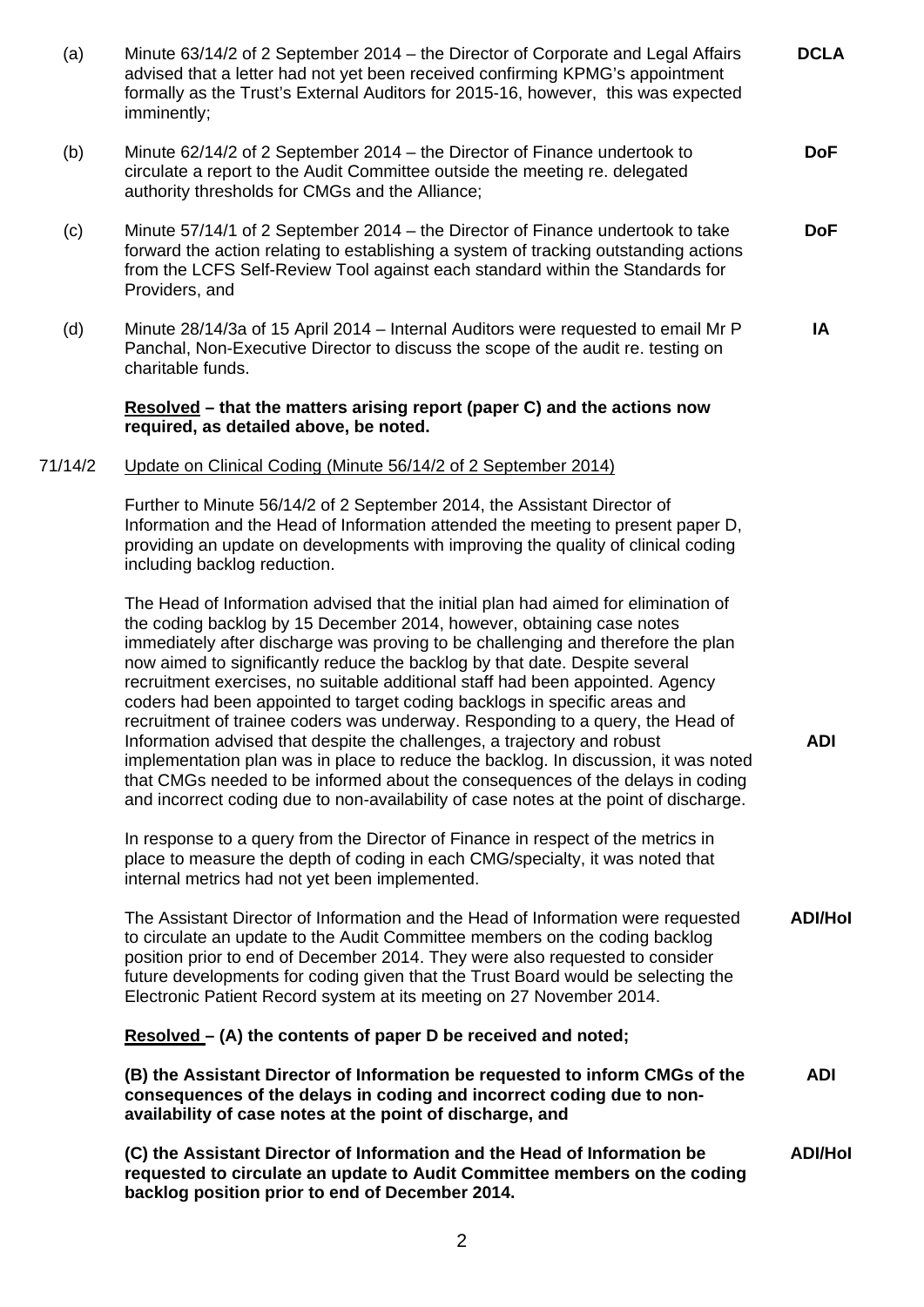# **72/14 UHL RISK REPORT INCORPORATING THE BOARD ASSURANCE FRAMEWORK (BAF) FOR THE PERIOD ENDING 31 OCTOBER 2014**

The Director of Safety and Risk and the Risk and Assurance Manager attended the meeting to present paper E, providing an overview of the development of the UHL 2014-15 BAF and assurance in relation to the effectiveness of risk management processes within UHL. Members were advised that in respect of risk 2 (failure to implement the LLR emergency care improvement plan), the Chief Operating Officer had provided an update which had not been available in time for inclusion within the current BAF, however, this would be included in the next iteration.

In response to a query, the Risk and Assurance Manager confirmed that a bottomup approach was taken in respect of including risks on the risk register and he explained the process. The Director of Safety and Risk assured members that a constant process of confirm and challenge was in place when a risk was entered onto the risk register. Responding to a further query in respect of the October 2014 deadline for completion of a number of actions on the BAF, it was noted that responses from Executive Directors were awaited in respect of those actions.

In discussion on a Trust Board workshop for discussion of the 2015-16 BAF, the Director of Corporate and Legal Affairs undertook to liaise with the Trust Chairman regarding the way forward. **DCLA** 

# **Resolved – (A) the contents of paper E be received and noted, and**

**(B) the Director of Corporate and Legal Affairs be requested to liaise with the Trust Chairman in respect of a Trust Board workshop for discussion of the 2015-16 BAF. DCLA** 

# **73/14 EMERGENCY AND SPECIALIST MEDICINE CMG PRESENTATION – UPDATE ON RISK MANAGEMENT PROCESS IN THE CMG**

Ms J Edyvean, General Manager and Mr V Jadhav, Consultant, ESM CMG attended the meeting to present paper F, an update on risk identification, management and maintenance of the risk register within the ESM CMG.

The General Manager provided a detailed update on the top 5 risks identified within the CMG. The Risk and Assurance Manager noted that the top 5 risks outlined in paper F did not reflect the risks currently recorded in the CMG risk register – in response, it was noted that the CMG risk register was in the process of being updated and the risks would be updated in the new iteration. Responding to further queries, an update on the methodology of risk identification in the CMG including examples was provided.

Audit Committee members were assured that the CMG had a robust risk management process despite the challenges in terms of a number of high risks particularly relating to medical staffing. The General Manager suggested that the Audit Committee presentation template included a slide titled 'action plan' in order that other CMGs could include the actions that had been put in place to resolve issues.

**RAM** 

# **Resolved – (A) that the contents of paper F be received and noted, and**

**(B) the Risk and Assurance Manager be requested to update the Audit Committee presentation template regarding CMG risk management process to include a slide entitled 'action plan'. RAM** 

# **74/14 LOCAL SECURITY MANAGEMENT SPECIALIST WORK PLAN 2014-15**

The Director of Safety and Risk provided a brief background to members advising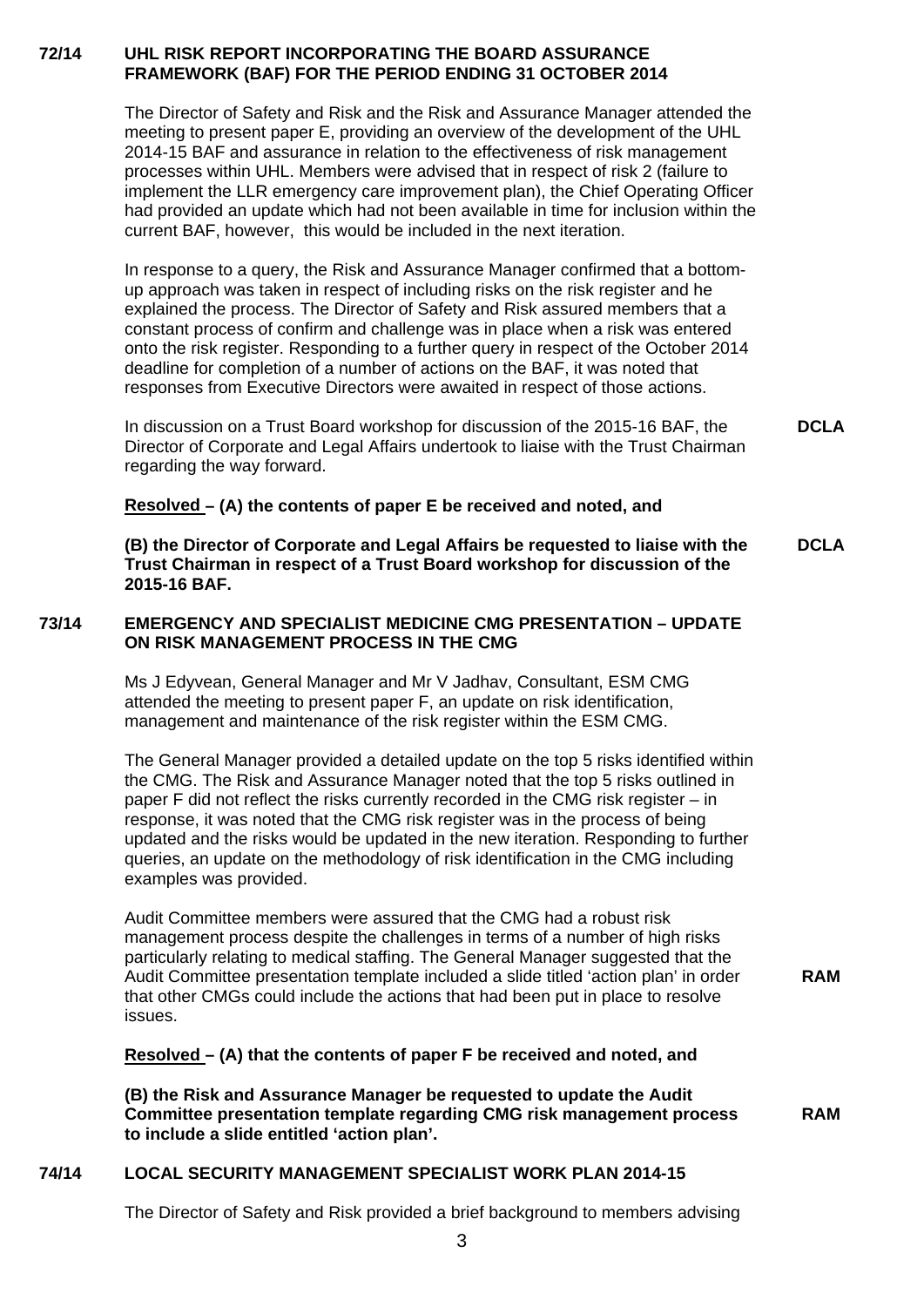that the Local Security Management function had previously been the responsibility of the Facilities Directorate but had now been transferred to her team, due to the transfer of facilities management services to Interserve.

Paper G detailed the plans for the development of local security management for 2014-15 and outlined the action plan over the next 18 months in relation to six key themes which were listed in the summary section of the report. Responding to a query on the outcomes expected from the actions in the work plan, it was noted that the principle outcomes were to reduce crime (thefts) and verbal and physical assaults, improve safety and make the organisation safer for staff and patients. Ms J Wilson, Non-Executive Director requested that consideration be given to the patient and public involvement implications of implementing the plan noting that this section of the cover report was currently left blank.

# **Resolved – (A) that the contents of paper G be received and noted, and**

**(B) the Director of Safety and Risk be requested to give consideration to public and patient involvement implications of implementing the plan in respect of the local security management specialist work plan.** 

**DSR** 

**DSR** 

# **75/14 REPORT FROM THE DIRECTOR OF SAFETY AND RISK**

**Resolved – that this Minute be classed as confidential and taken in private accordingly.** 

# **76/14 ITEMS FROM THE LOCAL COUNTER FRAUD SPECIALIST**

# 76/14/1 Local Counter Fraud Specialist (LCFS) Progress Report

Paper I provided assurance regarding the actions taken to mitigate the risk of fraud, bribery or corruption within the Trust. Mr M Curtis, Local Counter Fraud Specialist advised that he had recently been designated as the Trust's new Lead Local Counter Fraud Specialist. An e-learning module had been developed for use by Trust staff. The module provided a range of information relating to the NHS Counter Fraud initiative, the role of the LCFS, and the responsibilities of individual staff for ensuring that Trust policies were followed and allegations of fraud were reported. Mr Curtis highlighted that he would lead work to check the results of the 2014-15 National Fraud Initiative to ensure that any matches which might represent potential instances of fraud, bribery or corruption were dealt with appropriately.

Responding to a query on the management of the Bribery Act, the Local Counter Fraud Specialist believed that appropriate processes were in place within the Trust, however, he undertook to review the existing arrangements as part of his on-going work programme.

# **Resolved – that the contents of paper I be received and noted.**

76/14/2 Report from the Local Counter Fraud Specialist Progress Report

**Resolved – that this Minute be classed as confidential and taken in private accordingly.** 

# **77/14 ITEMS FROM INTERNAL AUDIT**

# 77/14/1a Internal Audit Reviews - Delayed Transfers of Care (DTOCs) Review

Paper K detailed the findings following the high level review of Delayed Transfers of Care. The report classification was medium risk with 3 findings reported as follows:

- 2 medium rated operating effectiveness findings, and
- 1 low rated operating effectiveness finding.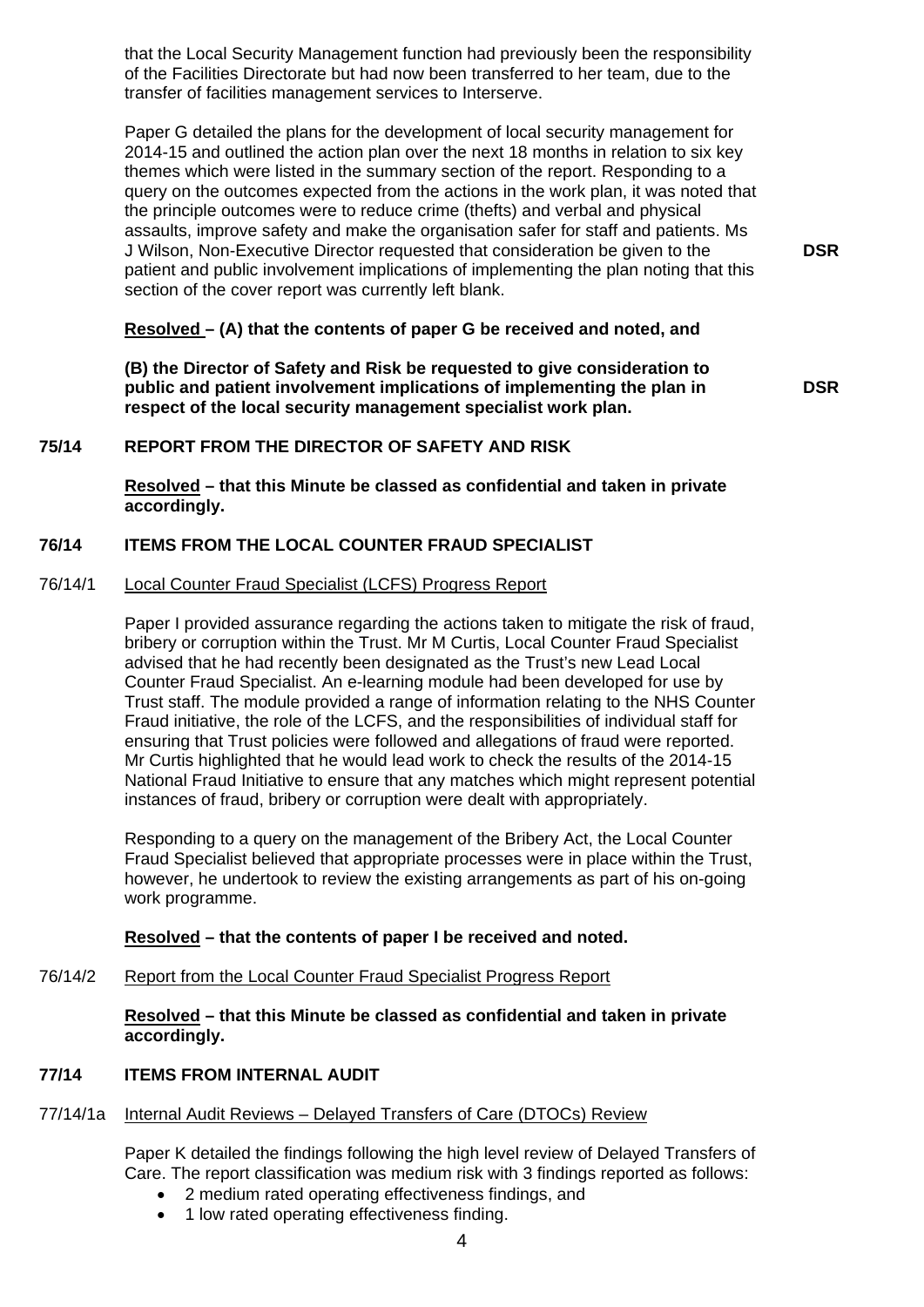The Senior Internal Audit Manager clarified that an aim of the audit had been to verify data quality and its reliability. She expressed concern that the tracking of patient notes was a significant issue. Members were advised that Internal Audit's review of patient notes had found that there was often little information regarding when a patient became medically fit for discharge, and the details were at times unclear or incomprehensible. In certain cases, there was no record held on the patient notes to confirm the rationale for the recording of the DToC.

Further to these comments, Committee members queried whether the rating of this risk should infact be 'high' and not 'medium' as currently stated and whether the Trust's view that a difficulty in delivering effective emergency care was due to the high number of DToCs remained valid. In response, the Senior Internal Audit Manager advised that PwC's rating of risks was based on the impact on operational performance, financial performance, rules/regulations and reputation. As the findings for this review had not been thought to have a significant impact on any of these criteria, the review had been rated 'medium' risk.

Ms N Shaw, Internal Audit Manager advised that in some cases, the category of delay determined from the patient notes did not agree to the category recorded on the submission.

The Director of Finance expressed concern that reference to the official definition of DTOC had not been included in the report. Members expressed concern over the level of detail, outcome and rating of the review.

The Senior Internal Audit Manager undertook to review the rating of this report and to liaise with the Director of Finance and the Chief Operating Officer on this subject outwith the meeting. A further report on this matter would be submitted to the next Audit Committee meeting. **SIAM** 

# **Resolved – that (A) the contents of paper K be received and noted, and**

**(B) the Senior Internal Audit Manager be requested review the rating of Delayed Transfers of Care (DTOCs) Review report and to liaise with the Director of Finance and the Chief Operating Officer on this subject outwith the meeting and present a further report on this matter to the next Audit Committee meeting.**

# 77/14/1b Partnership Working Review

The Senior Internal Audit Manager provided a verbal update on this review advising that a number of interviews with an agreed list of stakeholders had been held. These were based on a series of agreed questions which had explored those areas where the Trust had received the lowest scores in the reputation audit or those of key significance to the Trust. This provided the Trust with further information on stakeholder views and would enable the Trust to develop an action plan.

The Senior Internal Audit Manager advised that the main body of the report was available, however, the action plan had not yet been finalised by management and therefore the audit review report was not available for Audit Committee. The Director of Corporate and Legal Affairs advised that the action plan would be available in the form of the updated UHL PPI and Engagement Strategy from the Director of Marketing and Communications to be submitted to the Trust Board in December 2014 or January 2015.

The Director of Finance expressed concern that this review was originally scheduled to be held in 2013-14 and the final report had not yet been published. It was agreed that the Internal Audit report on partnership working should be circulated to members in its current form, noting that the Trust Board would consider the management response in December 2014 or January 2015 as stated

**SIAM**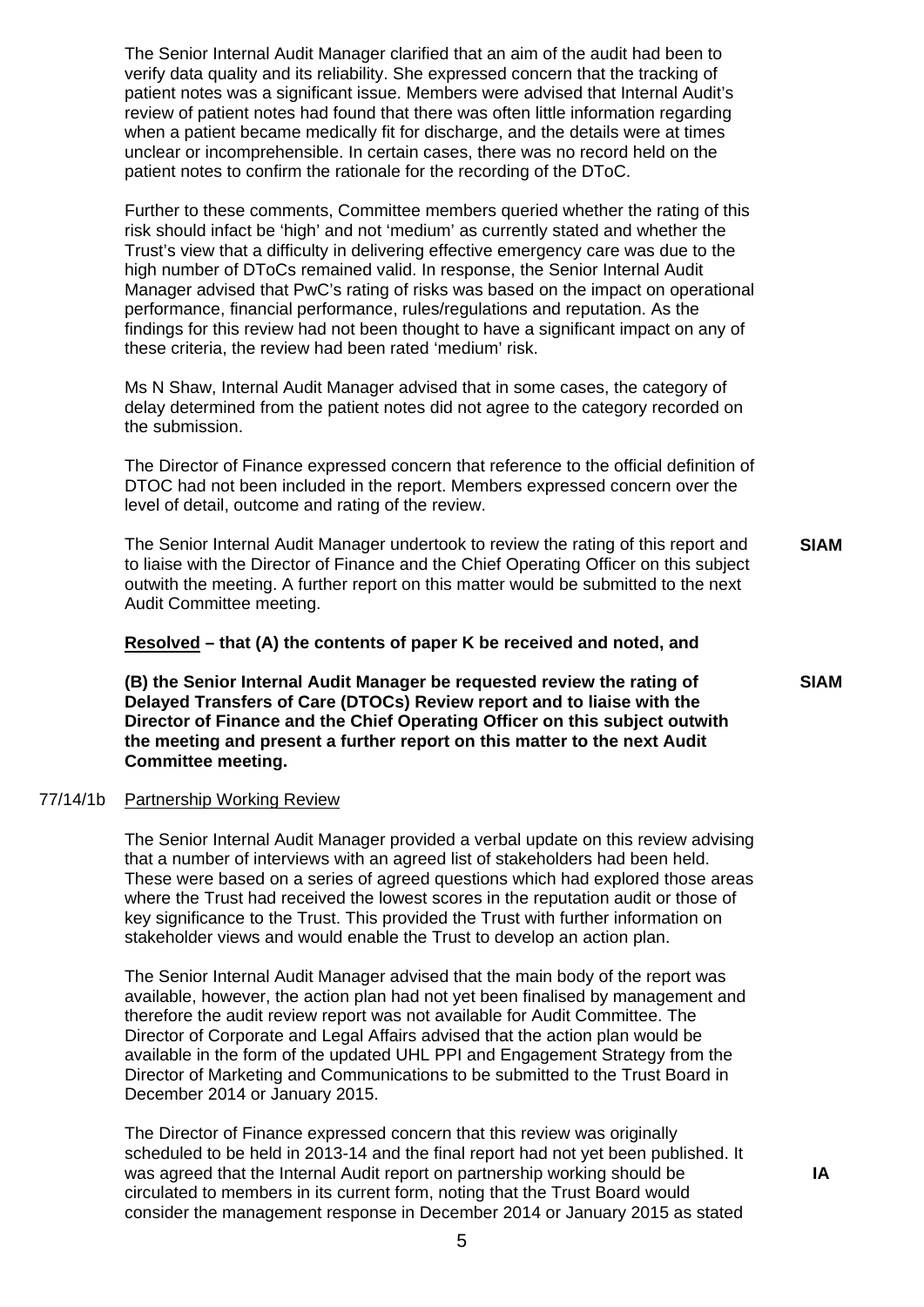above.

# **Resolved – that (A) the verbal update be noted, and**

# **(B) the Internal Audit report on partnership working be circulated to Trust Board members in its current form (i.e. without the management response). IA**

77/14/2 Internal Audit Progress Report

The Senior Internal Audit Manager presented paper L, a report outlining progress with the implementation of the internal audit plan for 2014-15, risk assessment and implementation of audit recommendations.

The Interim Audit Committee Chair expressed concern that the times of the year at which it had been intended that certain reviews within the Internal Audit plan 2014- 15 would be undertaken had significantly changed, however, the Audit Committee had not been appropriately informed and there were a number of reviews now scheduled for quarter 4 of 2014-15. In response, the Senior Internal Audit Manager acknowledged that three reviews had been deferred from 2013-14 to 2014-15, however, two of these reviews had now been further deferred to quarter 4 of 2014- 15 on request from Executive Directors. In respect of the mortality and morbidity (M&M) review scheduled for quarter 3 of 2014-15, an initial scoping meeting had been held, however, the Medical Director and Head of Outcomes and Effectiveness had requested that this review be deferred for a 12 month period as the Trust's mortality and morbidity policy had been recently re-written and it would take some time to embed.

In discussion on the RTT review which had been deferred to quarter 3 of 2014-15 (originally scheduled for quarter 2), members noted that the RTT improvement plan trajectory had slipped and suggested that consideration would need to be given to the merit of undertaking a review in quarter 3.

In further discussion, it was suggested that in future, if there was a proposed variation to the Internal Audit plan then any changes would need to be approved in advance by the Audit Committee. If the Audit Committee would not meet in time for such a decision to be made, then the variation in plan would need to be proposed to and approved by the Audit Committee Chair, and subsequently reported to the Audit Committee for ratification.

The Director of Finance expressed concern that no final 2014-15 Internal Audit reports had so far been issued. Responding to a query from the Senior Internal Audit Manager as to whether the Audit Committee would approve the deferral of Mortality & Morbidity and Referral to Treatment (RTT) reviews, the Interim Audit Committee Chair requested that this matter be discussed first with the Director of Finance outside the meeting. The Director of Finance was requested to then confer with the Interim Audit Committee Chair in respect of the way forward regarding these reviews, and the timetabling of the Internal Audit plan for the remainder of 2014-15.

**Resolved – that (A) the contents of paper L, Internal Audit progress report for 2014-15 be received and noted;** 

**(B) any proposed variation to the Internal Audit plan in 2014-15 or in subsequent years to be approved in advance by the Audit Committee. If the Audit Committee would not meet in time for such a decision to be made, then the variation in plan would need to be proposed to and approved by the Audit Committee Chair, and subsequently reported to the Audit Committee for ratification.**

**(C) Internal Auditors be requested to discuss the way forward in respect of** 

**IA** 

**IA** 

**IA** 

**IA**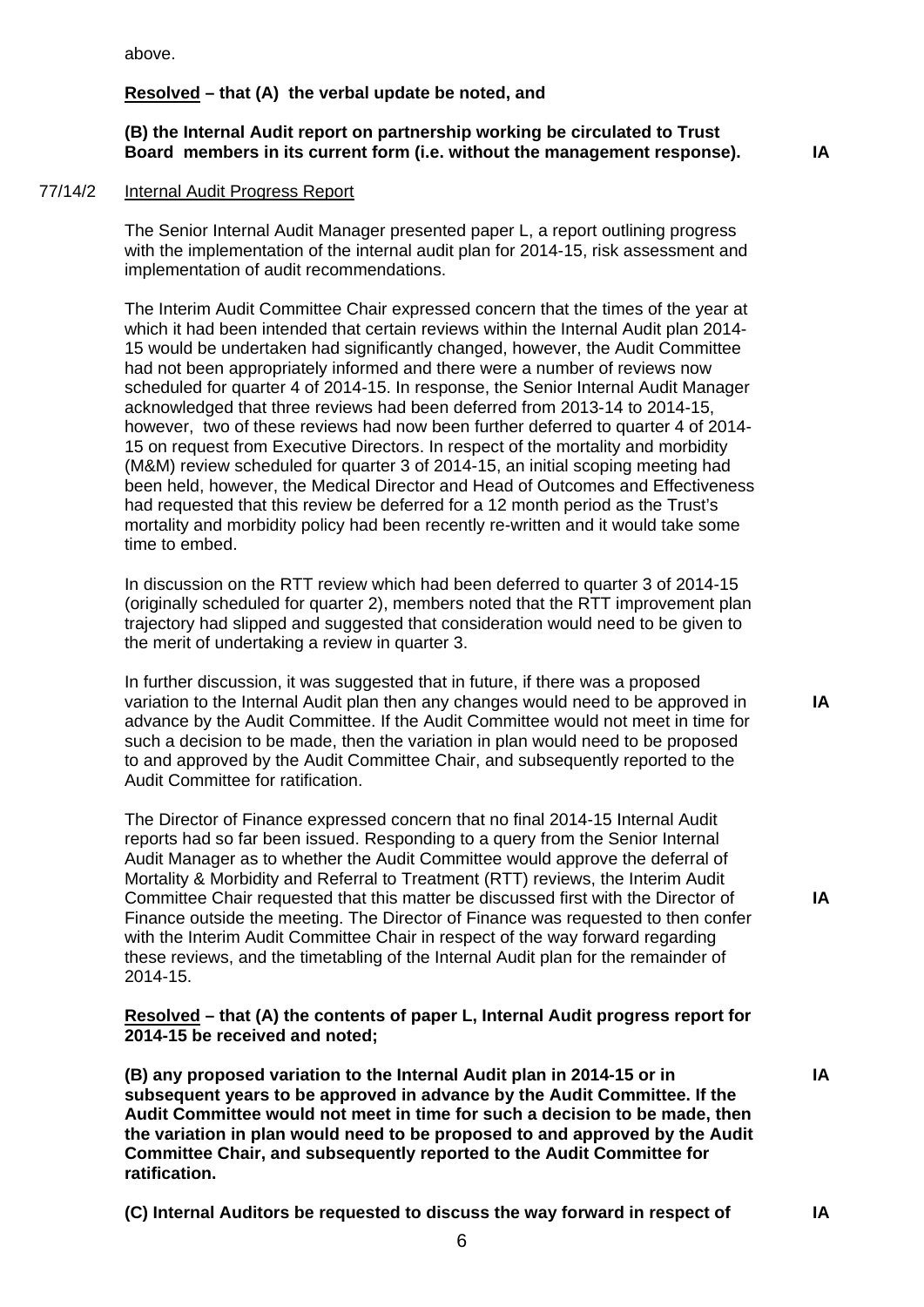**the Trust's Mortality & Morbidity and Referral To Treatment reviews first with the Director of Finance, outside the meeting. Further to this, the Director of Finance to confer with the Interim Audit Committee Chair in respect of the way forward regarding these reviews, and the timetabling of the Internal Audit plan for the remainder of 2014-15.** 

**DoF** 

# **78/14 ITEMS FROM EXTERNAL AUDIT**

#### 78/14/1 External Audit Progress Report

Paper M detailed the External Audit progress report updating the Committee on work undertaken in the last quarter, planned for the next quarter and provided technical updates, for information. Mr J Brown advised members that he was now the Trust's External Audit Director following Mr A Bostock rotating off the Audit as partner due to Audit Commission requirements.

# **Resolved – that the contents of paper M be received and noted.**

# **79/14 FINANCE – STRATEGIC AND OPERATIONAL ISSUES**

#### 79/14/1 Discretionary Procurement Actions

Paper N outlined the discretionary procurement actions for the period September-October 2014 in line with the Trust's Standing Orders. In discussion on the procurement action for 'change of brief for modular buildings', it was noted that prior consideration of the issue had not taken place at the Finance and Performance Committee. The Director of Finance undertook to liaise with colleagues outside the meeting to get a view on the basis for the approval of this discretionary procurement. The Director of Finance also undertook to confirm the delegated authority thresholds for the sign-off of discretionary procurement actions to Audit Committee members outside the meeting.

# **Resolved – that (A) the contents of paper N be received and noted, and**

**(B) the Director of Finance be requested to:- (i) liaise with colleagues outside the meeting to seek a view on the basis for the approval of the procurement action for 'change of brief for modular buildings', and (ii) confirm the delegated authority thresholds for the sign-off of discretionary procurement actions to Audit Committee members outside the meeting. DoF** 

# 79/14/2 Losses and Special Payments

Paper O informed the Audit Committee of the losses and special payments for the six months to the end of September 2014. The Director of the Finance commented on the frequency of the processes for writing-off of debts.

# **Resolved – that the contents of paper O be received and noted.**

#### 79/14/3 Cash Management Actions

Paper P outlined the current cash management actions following the approval of the Trust's external financing application. The report provided a background to the cash requirements for 2013-14 and 2014-15. The Financial Controller outlined the considerations that had been taken into account when submitting the PDC application.

The Director of Finance advised that discussions regarding cash flow, cash management and cash forecasting took place at the Finance and Performance Committee (FPC) and the Trust Board and that the Audit Committee could take **DoF**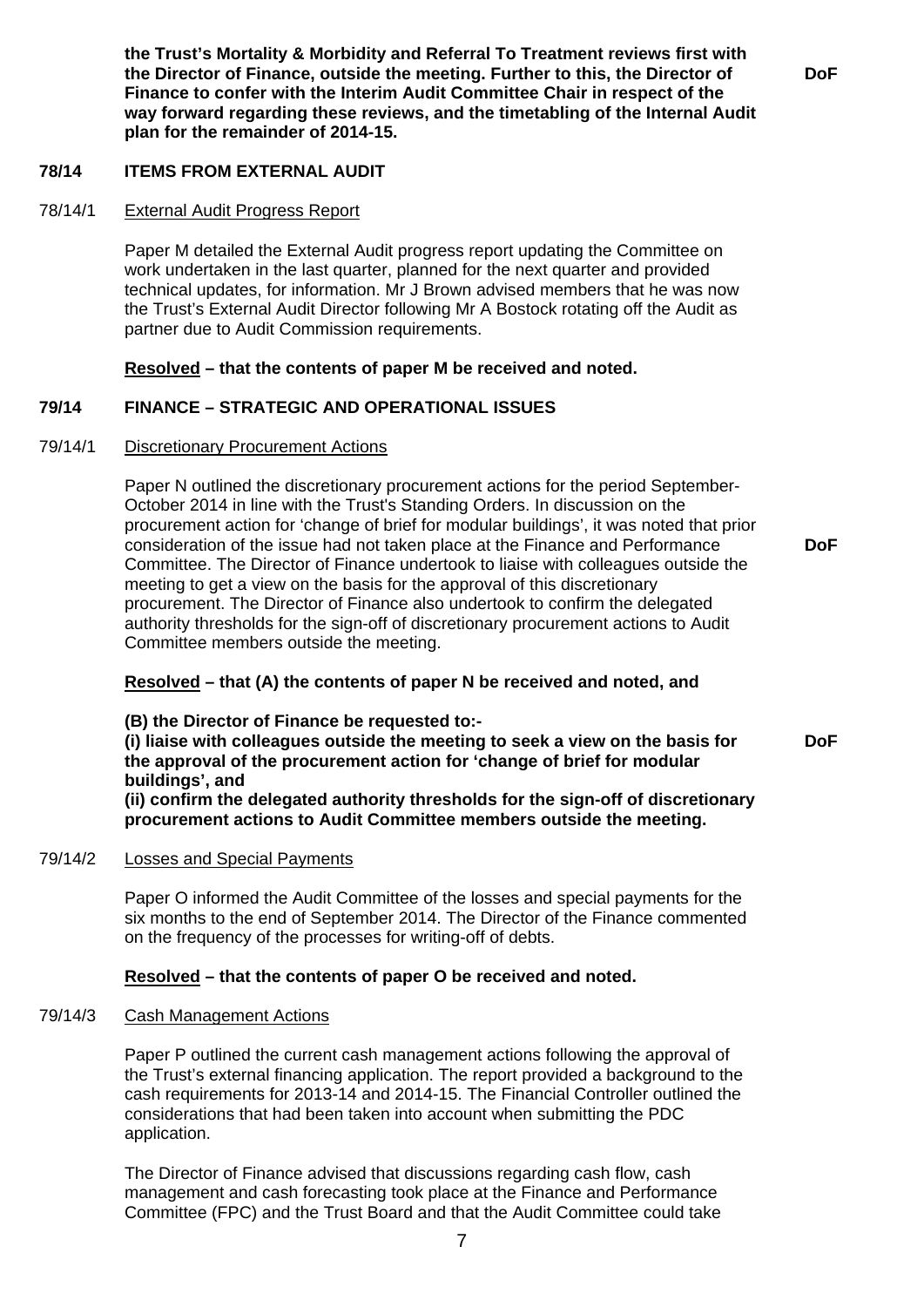assurance from those discussions.

Responding to a query on payment to creditors, the Financial Controller advised that the Trust had not met the performance targets set out in the Better Payments Practice Code due to a conscious decision to maintain cash flow.

# **Resolved – that the contents of paper P and verbal update be noted.**

# 79/14/4 Overseas Visitors Update

The Financial Controller advised that a LiA pioneering scheme was now in place to support efforts to ensure that the Trust received income for every patient treated and that free at the point of care NHS treatment was only provided to patients who were entitled to receive it. Members were advised of a new charging regime from 2015-16 for overseas patients which might provide an increase in income for the Trust. The Financial Controller undertook to provide a further update on this matter at the Audit Committee meeting in February/March 2015. In further discussion on the income received from overseas visitors, it was noted that the Leicester City CCG had commissioned an audit to review the funding arrangements around overseas patients. The audit report in respect of this audit would be presented to Audit Committee, when available. **FC IA** 

# **Resolved – that (A) the verbal update be noted;**

**(B) the Financial Controller be requested to provide an update on overseas visitors to the Audit Committee in February/March 2015, and FC** 

**IA** 

**DS** 

**FC** 

**(C) Internal Auditors be requested to present the audit report for the audit commissioned by the Leicester City CCG to review the funding arrangements around overseas patients.** 

# 79/14/5 Private Patients Update

The Financial Controller advised that although the Trust provided services for private patients, the facilities were not optimum. There was a scope to increase private patient income and the Director of Strategy was giving consideration to drafting a private patients' strategy. The Interim Audit Committee Chair requested that a report on the plan for the private patients' strategy be presented to the Audit Committee in the first instance and then to the Finance and Performance Committee or Investment Committee, as appropriate. He also requested that a report be presented to the next Audit Committee meeting on the month by month private patient income to the Trust. **DS FC** 

**Resolved – that (A) the verbal update be noted;** 

**(B) the Director of Strategy be requested to present the plan for a private patients' strategy to the Audit Committee in the first instance and then to the Finance and Performance Committee or Investment Committee, as appropriate, and** 

**(C) the Financial Controller be requested to present to the next Audit Committee meeting a report on the month by month private patient income to the Trust.** 

# **80/14 ASSURANCE GAINED FROM THE FINANCE AND PERFORMANCE COMMITTEE (FPC), QUALITY ASSURANCE COMMITTEE (QAC) AND CHARITABLE FUNDS COMMITTEE (CFC)**

#### 80/14/1 Quality Assurance Committee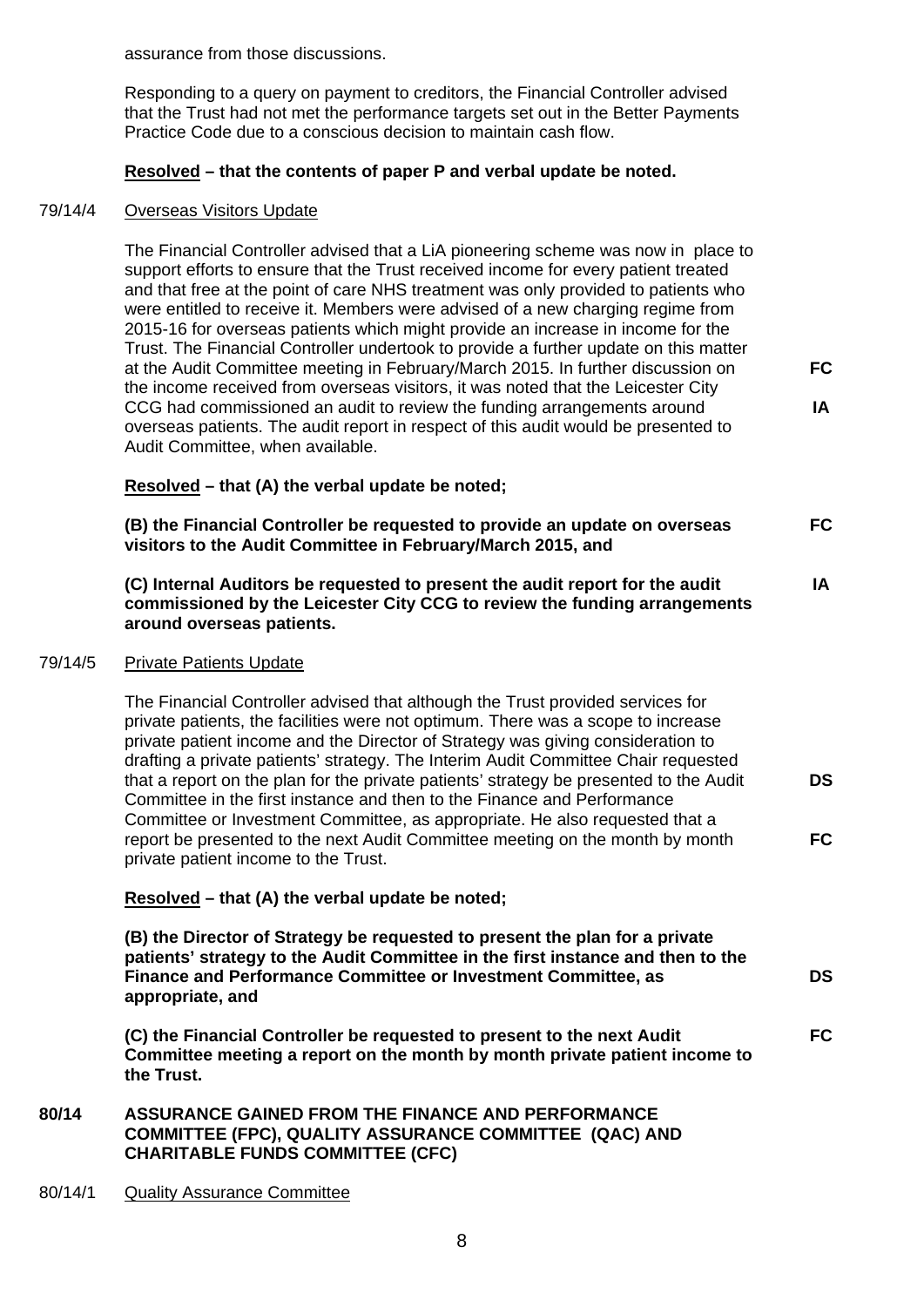**Resolved – that the Minutes of the Quality Assurance Committee meetings held on 27 August 2014 (paper Q refers) and 24 September 2014 (paper Q1 refers) be received and noted.** 

#### 80/14/2 Finance and Performance Committee

**Resolved – that the Minutes of the Finance and Performance Committee meetings held on 27 August 2014 (paper R refers) and 24 September 2014 (paper R1 refers) be received and noted.** 

#### 80/14/3 Charitable Funds Committee

**Resolved – that the Minutes of the Charitable Funds Committee meeting held on 15 September 2014 (paper S) be received and noted.** 

# **81/14 AUDIT COMMITTEE MEETING DATES**

**Resolved – that the Trust Administrator be requested to circulate the meeting dates for the Audit Committee meetings in 2015 further to discussion with the Interim Audit Committee Chair. TA** 

#### **82/14 ANY OTHER BUSINESS**

#### 82/14/1 Annual Work Programme

The Director of Finance and the Director of Corporate and Legal Affairs undertook to liaise outside the meeting to review the Audit Committee annual work programme. **DoF/DCLA** 

**Resolved – that the Director of Finance and the Director of Corporate and Legal Affairs be requested to review the Audit Committee annual work programme. DCLA/DoF** 

# **83/14 IDENTIFICATION OF KEY ISSUES THAT THE COMMITTEE WISHES TO DRAW TO THE ATTENTION OF THE TRUST BOARD**

**Resolved – that the following items be brought to the attention of the Trust Board:-** 

 **Update on Clinical Coding (Minute 71/14/2 refers), and Delayed Transfers of Care Review (Minute 77/14/1a refers). Interim AC Chair** 

#### **84/14 DATE OF NEXT MEETING**

**Resolved – that the date of the next meeting to be confirmed by the Trust Administrator following consultation with the Interim Audit Committee Chair. TA** 

The meeting closed at 12:01pm.

Hina Majeed, **Trust Administrator**

#### **Cumulative Record of Members' Attendance (2014-15 to date):**

| Name                | Possible | Actual | % attendance |  |  |  |
|---------------------|----------|--------|--------------|--|--|--|
| K Jenkins (Chair)   |          | 2      | 100%         |  |  |  |
| M Williams (Interim |          |        | 100%         |  |  |  |
| Chair)              |          |        |              |  |  |  |
| I Crowe             |          | 3      | 75%          |  |  |  |
| S Dauncey           |          |        | 50%          |  |  |  |
| P Panchal           |          |        | 100%         |  |  |  |
| <b>Attendees</b>    |          |        |              |  |  |  |
| Name                | Possible | Actual | % attendance |  |  |  |
|                     |          |        |              |  |  |  |